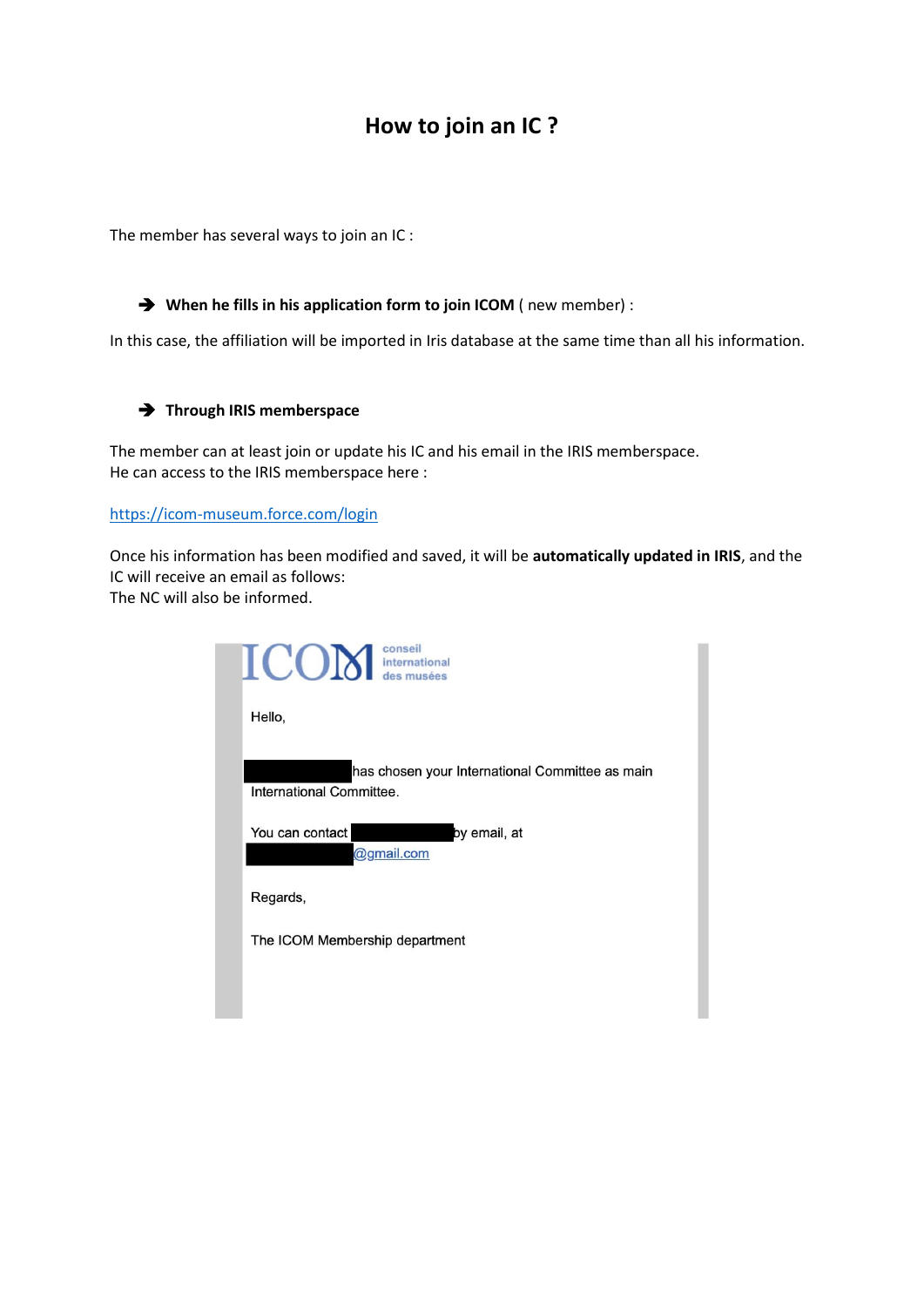## ➔ **Through the ICOM website**.

The member will use the "*join an International Committee"* section.



**From now on,** when the member wants to go through this section, he will be automatically redirected to his IRIS memberspace. The modification or inscription to an IC will therefore also be automatic and the IC will receive the same email as in the previous step:

| Hello.                   |                                                 |
|--------------------------|-------------------------------------------------|
| International Committee. | has chosen your International Committee as main |
| You can contact          | by email, at<br>@gmail.com                      |
| Regards,                 |                                                 |
|                          | The ICOM Membership department                  |

**In consequence,** you should not receive the following email anymore. In case you receive this email, please forward it to me [\( marine.walon@icom.museum](mailto:marine.walon@icom.museum) ) , because the inscription or modification of the data is not automatically updated in IRIS.

| Membership application to your international committee D Inbox x |                    | 帚 |
|------------------------------------------------------------------|--------------------|---|
| via icom.museum<br>to me =                                       | Sat, 12 Sep, 01:13 |   |
| Firstname                                                        |                    |   |
| Lastname                                                         |                    |   |
| <b>ICOM</b> id                                                   |                    |   |
| Personal address                                                 |                    |   |
| 17B Bradfield<br><b>Business address</b>                         |                    |   |
| ANU 2000 Acton Australie<br>Email                                |                    |   |
| sgmail.com                                                       |                    |   |
| Committee<br>International Committee for Conservation            |                    |   |
| Comment                                                          |                    |   |
| Conservation<br>Committee email (used by website)                |                    |   |
| secretariat                                                      |                    |   |